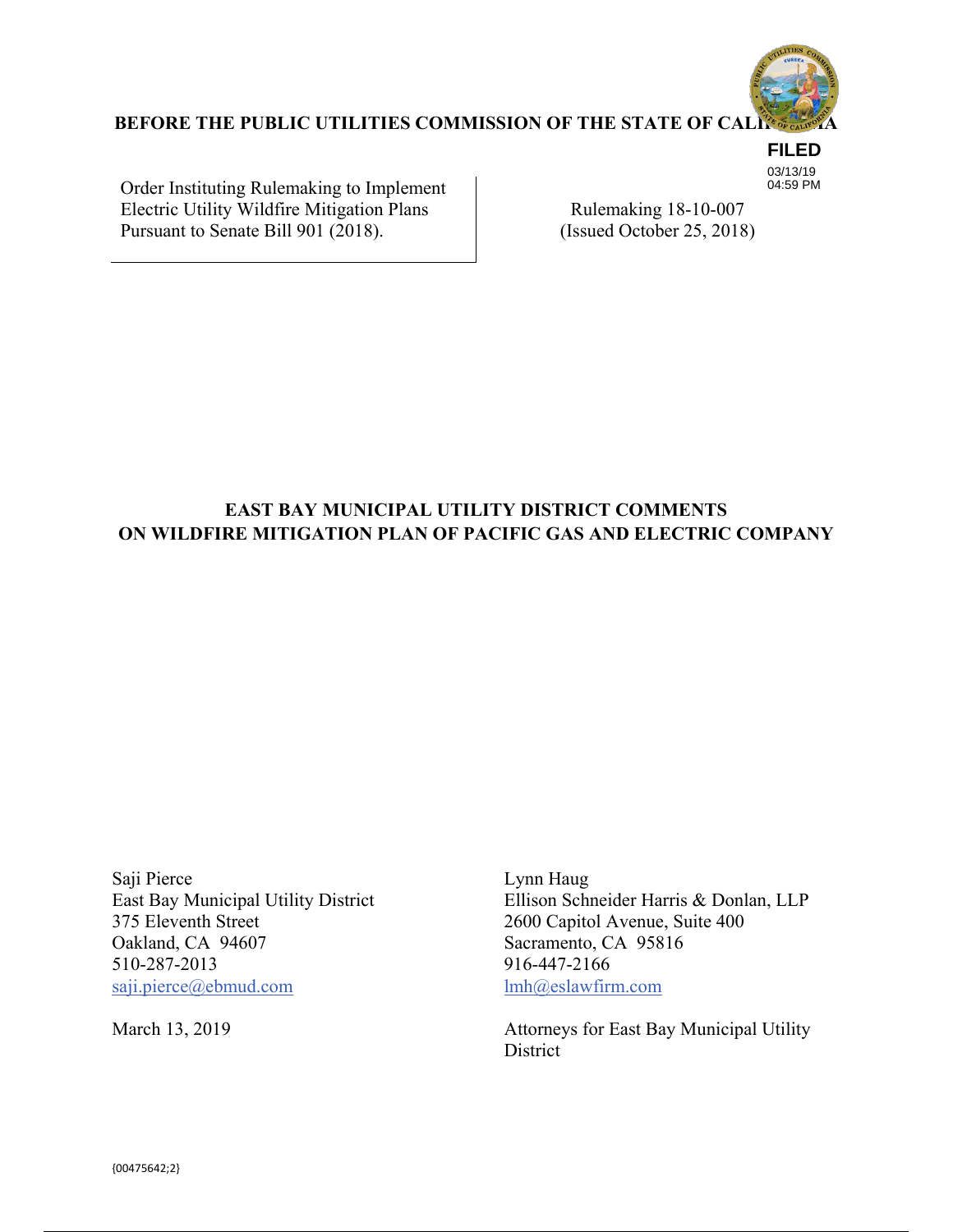## **BEFORE THE PUBLIC UTILITIES COMMISSION OF THE STATE OF CALIFORNIA**

Order Instituting Rulemaking to Implement Electric Utility Wildfire Mitigation Plans Pursuant to Senate Bill 901 (2018).

Rulemaking 18-10-007 (Issued October 25, 2018)

## **EAST BAY MUNICIPAL UTILITY DISTRICT COMMENTS ON WILDFIRE MITIGATION PLAN OF PACIFIC GAS AND ELECTRIC COMPANY**

In accordance with the December 7, 2018 Assigned Commissioner's Scoping Memo and Ruling, instructions of the Administrative Law Judge, and the California Public Utilities Commission ("Commission") Rules of Practice and Procedure, East Bay Municipal Utility District ("EBMUD") submits comments on Pacific Gas and Electric Company's Wildfire Mitigation Plan.

#### **Introduction**

 EBMUD appreciates this opportunity to provide initial comments on the wildfire mitigation plan ("WMP") filed on February 6, 2019 by Pacific Gas and Electric Company ("PG&E"). As directed in ALJ Semcer's March 5, 2019 ruling, the following comments are organized consistent with the common outline agreed to between the parties. EBMUD's comments exclusively relate to the draft Pacific Gas and Electric Company Wildfire Mitigation Plan ("PG&E WMP"), and all page citations are to the PG&E WMP.

## **1. Meaning of Plan Approval**

No comments.

# **2. Overall Objectives and Strategies**

No comments.

## **3. Risk Analysis and Risk Drivers**

No comments.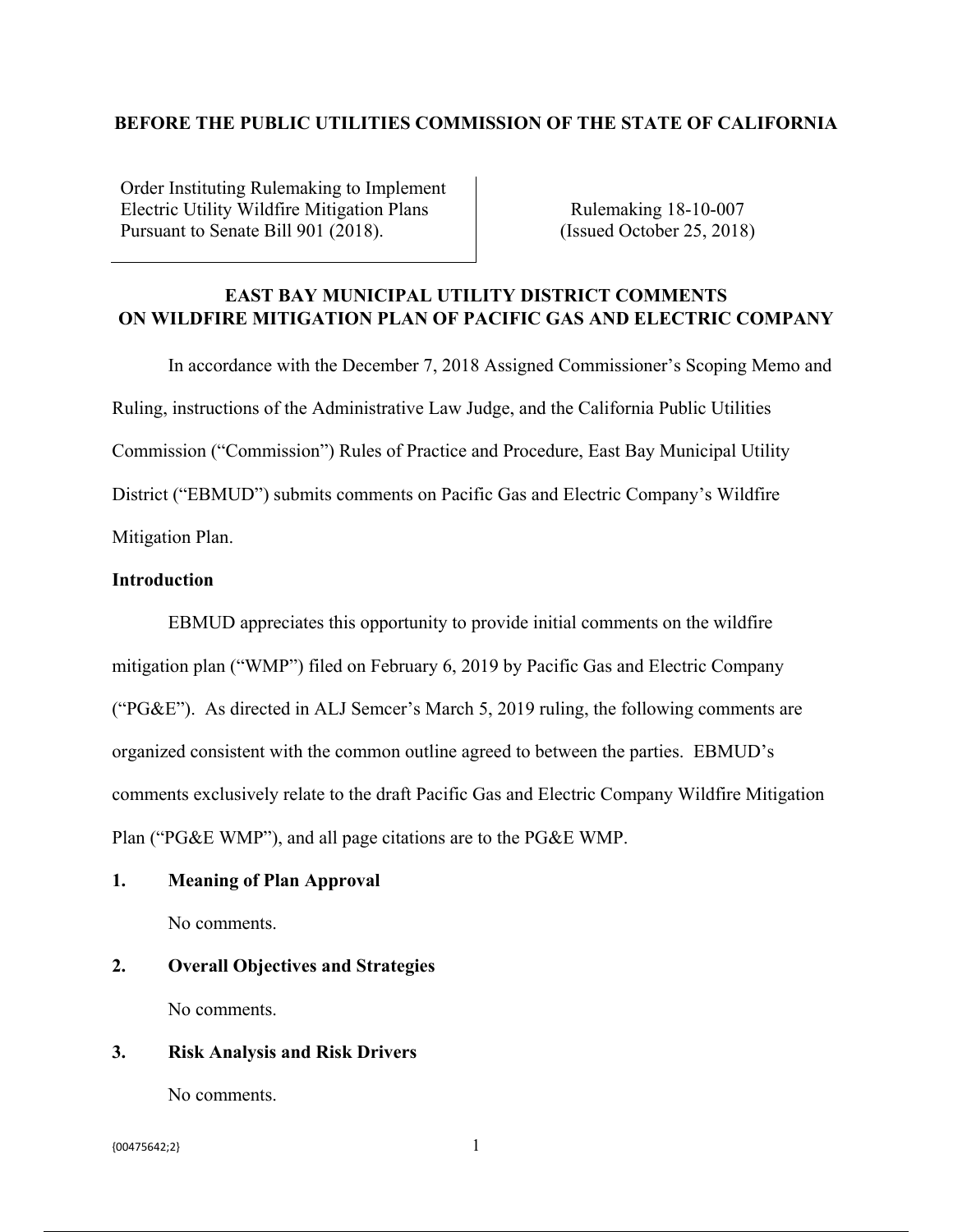#### **4. Wildfire Prevention Strategy and Programs**

#### **Section 4.5 Enhanced Situational Awareness and Known Local Conditions**

This section of the PG&E WMP (pages 86-94) includes specific tools and modeling for situational awareness. In some cases, the information gained through use of these tools and models is communicated internally within PG&E and in some cases, externally. For example, there is discussion of daily meteorological forecasts that are used to communicate fire danger conditions (page 89), weather station data made publicly available in near-real time (page 91), a satellite fire detection system that produces alerts when a new fire is detected (page 92), weather risk dashboard (page 93) and PG&E Wildfire Safety Operations Center ("WSOC") incident reports (pages 93-94). These references are very general, and do not provide detail regarding whether or how critical situational awareness data will be shared with critical service providers.

EBMUD recommends that this section be revised to:

- Provide specific information regarding how PG&E will provide access to situational awareness data in real time by critical service providers (and others, such as first responders).
- Include specific procedures PG&E will use to notify critical service providers such as water/wastewater utilities through the PG&E WSOC or otherwise of situational awareness information, alerts, incident reports, and risk analysis.

#### **Section 4.6 Public Safety Power Shutoff Program**

 EBMUD provides comments below on specific subsections of Section 4.6 of the PG&E WMP. However, there is also a need to expand this section to include a description of how wildfire mitigation activities described elsewhere in the PG&E WMP relate to Public Safety Power Shutoff ("PSPS") planning and decision making, and particularly how PG&E intends to reduce the risk, frequency, and impact of PSPS events in the near and longer term.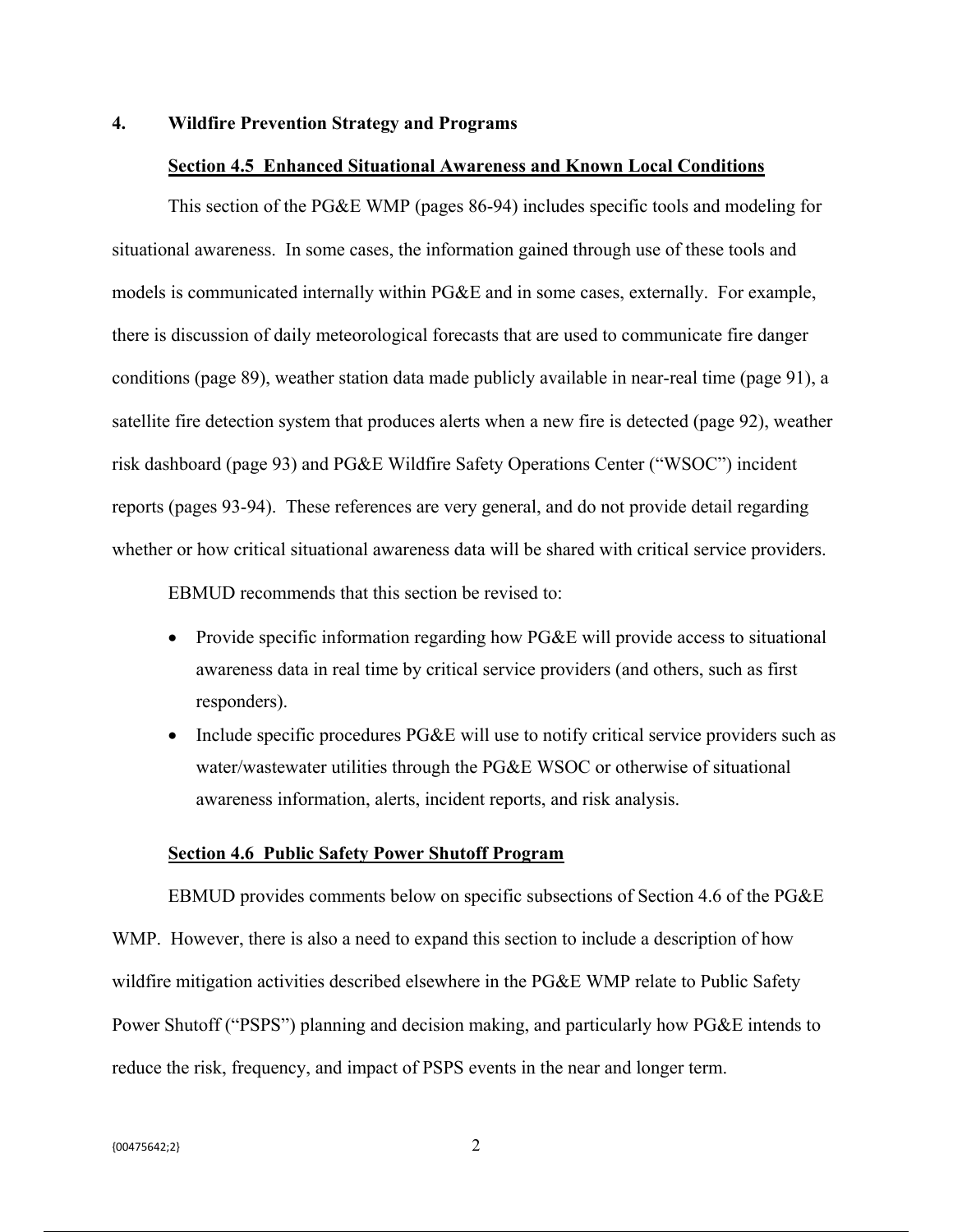EBMUD recommends that this section be expanded to include the following:

- Description of how mitigation activities such as inspections, hardening, vegetation management and camera/weather station deployment are expected to reduce the number of circuits that are subject to PSPS events, and minimize the likelihood that PSPS events will be initiated. Describe how the implementation of mitigation measures will reduce risks so that power lines can be operated safely under all anticipated conditions, making de-energization increasingly unnecessary over time, and achieving the ultimate goal of eliminating PSPS events.
- Detailed description of PG&E's strategy and plans for reducing the number of accounts subject to potential PSPS events. This is essential because for 2019 PG&E identifies "all distribution and transmission lines at all voltages (500 kV and below) that traverse Tier 2 or Tier 3 HFTD areas" as potentially subject to PSPS. (Page 96.) As a result, under the current PG&E WMP any and all of the 5.4 million PG&E customer accounts could be affected by PSPS. This presents an unrealistic and costly scenario for emergency preparations by providers of essential services such as water utilities, including a high level of redundancy in backup power.

#### **Section 4.6.1 PSPS Decision Factors**

 This section identifies six factors that PG&E reviews when determining if power must be turned off for safety. PG&E also summarizes its process for activating its Emergency Operations Center, and monitoring conditions up to the point at which the Officer in Charge decides whether to call for a PSPS. EBMUD recommends addition of the following:

• The PSPS decision factors (on pages 97-98) do not include consideration of the condition of the transmission and distribution lines and related infrastructure as a factor in determining whether to call a PSPS. For example, the list of factors does not require consideration of whether some circuits are hardened and thus better able to withstand the identified high fire risk condition. This should be added to the list of factors. As system hardening and other activities continue, the improvements in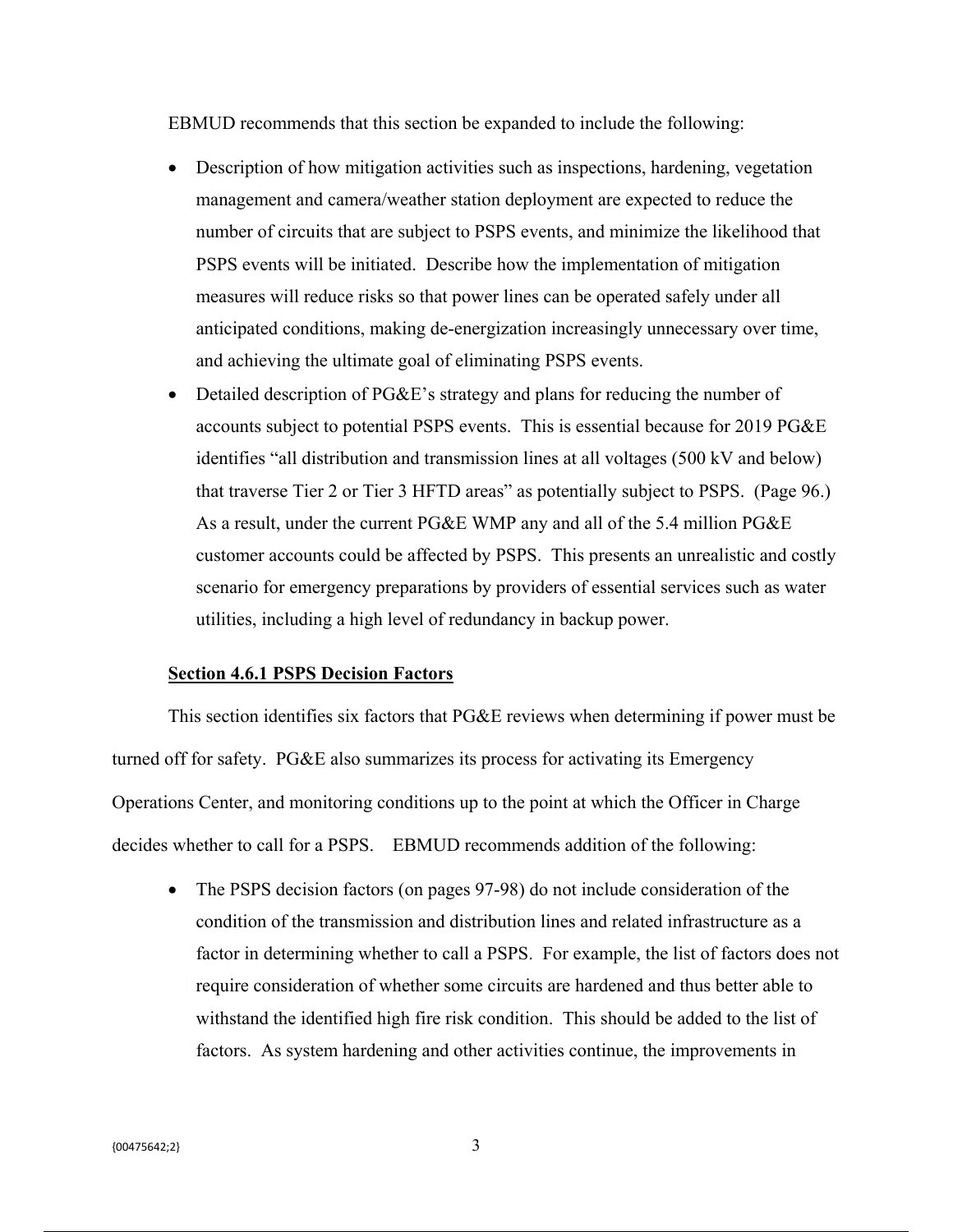lowered risk on a specific circuit should be accounted for in the decision whether to de-energize that circuit under the PSPS protocol.

• The description of PSPS decision making procedures should include discussion of how de-energization will be sequenced, and how and when sequencing decisions will be made. For example, will de-energization begin with Tier 3 High Fire-Threat District ("HFTD") areas first and then move to Tier 2 areas, or will the initial deenergization be over a broad area? This information will greatly impact the mitigation plans developed by providers of critical services.

#### **Section 4.6.2.3 Customer Services and Programs**

 This section describes current customer services and programs, and proposed new initiatives PG&E is exploring for 2019 and beyond. (Pages 100-105.) PG&E states that it will build on how it provides support for critical services and "provide timely updates and information regarding PSPS event impacts, duration and restoration status." (Page 104.) EBMUD appreciates that PG&E has recognized water agencies as critical service providers, and that it intends to prioritize communications with critical service providers. However, the brief and very general statements in this section are not adequate to provide a basis upon which the Commission could determine the adequacy of PG&E's plan to mitigate impacts of PSPS through interaction with critical service providers. More description and detail are needed.

EBMUD specifically recommends that:

- This section should designate wastewater as well as water agencies as critical service providers.
- This section should describe in more detail how PG&E will improve and "build on" its partnership with critical services (page 100). PG&E should define and specify how it will provide "live support" and "timely updates and information" and describe how and when these crucial activities will be accomplished.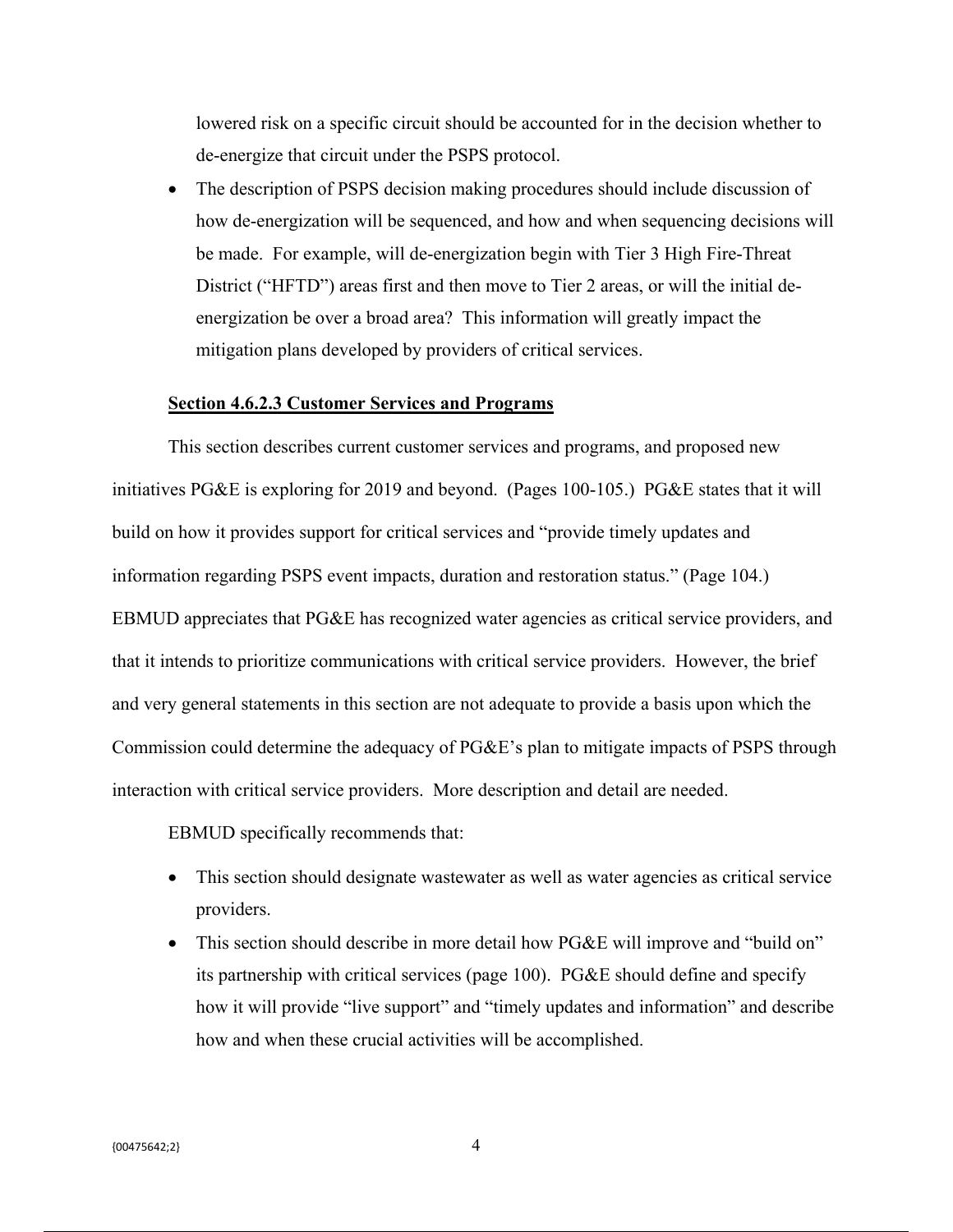#### **Section 4.6.3 PSPS Notification Strategies**

 The PG&E WMP states that "When and where possible, PG&E will attempt to notify critical facilities such as hospitals, emergency centers, fire departments, water plants, water utilities/agencies, schools, and telecommunications providers (critical facilities)." (Page 105.) PG&E will provide "frequent communication" with critical facilities during an event "if possible," and prioritize critical facilities during restoration when and where technically possible. (Pages 105-106.) This section lacks specificity, and does not explain how the "critical facilities" described here relate to the "priority essential service" providers listed in Attachment B. EBMUD specifically recommends that:

- This section should clarify what is meant by "critical facilities" and adopt a more standardized way of identifying and referring to critical facilities and critical service providers.
- The qualification "if possible" without more explanation raises concerns regarding whether critical service providers can assume that PG&E has made necessary arrangements and developed a protocol that will ensure effective communication with critical service providers prior to, during and after a PSPS event. With the understanding that there is always a possibility that pre-established protocols may not work in emergency situations, the notification procedures should be robust enough to enable planning and preparation by critical service providers.
- This section should include discussion of how PSPS will be aligned with the California Standardized Emergency Management System ("SEMS") and National Incident Management System ("NIMS") processes.

## **Section 4.6.3.2 Mitigating PSPS Impacts on First Responders, Health Care Facilities, Telecommunications, and Water Utilities**

 The PG&E activities described in this section will help ensure that communications between PG&E and critical service providers are in place, and can be called upon when a PSPS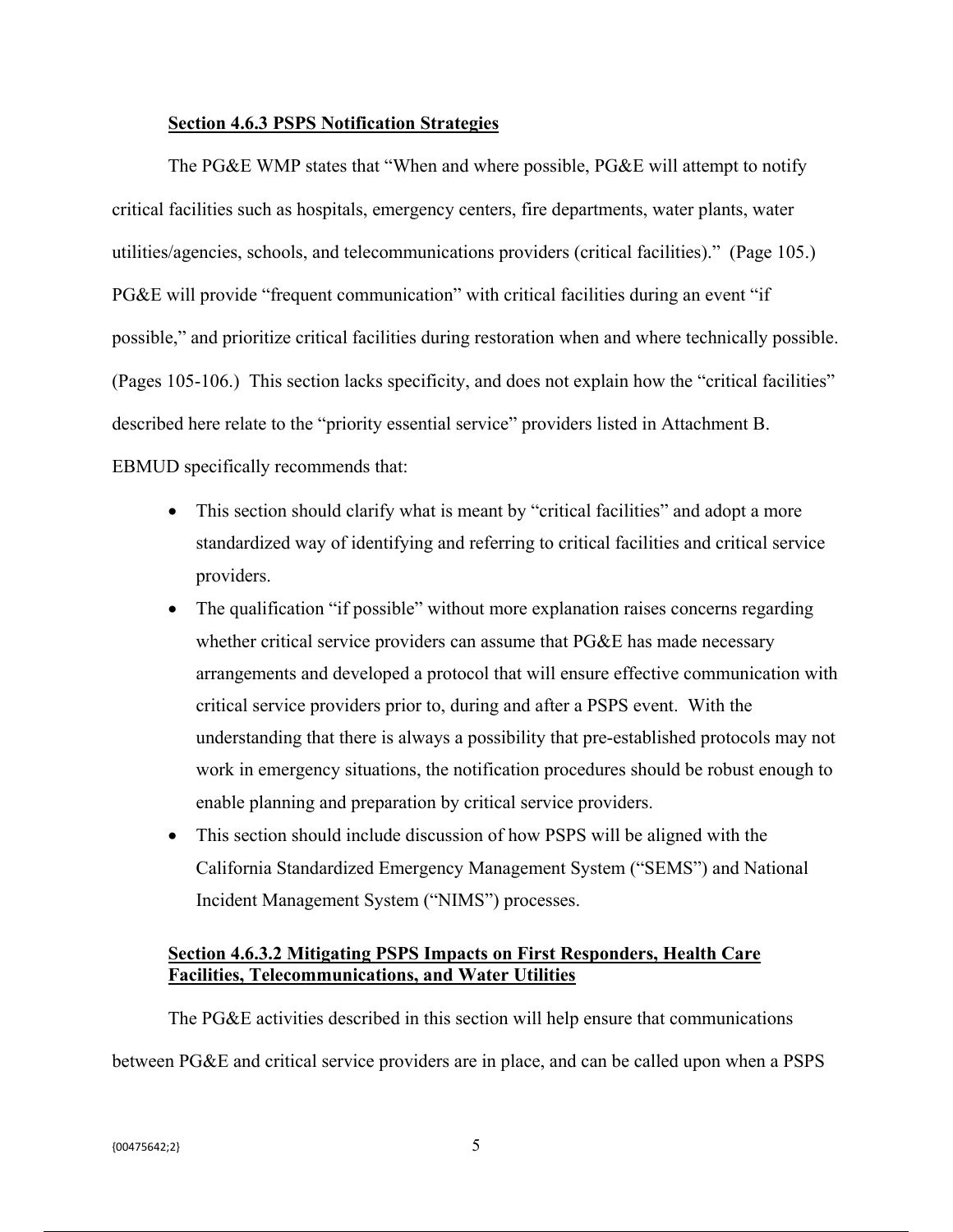event occurs. (Pages 108-109.) Sectionalizing will be an important tool for minimizing impacts on critical water facilities, and planning in this regard should be coordinated with water utilities.

EBMUD specifically recommends that:

- Attachment B, which is referenced in this section, should provide a "complete listing of which entities the electrical corporation considers to be priority essential services" as required by the January 17, 2019 ALJ Ruling. It should list all priority essential service providers by category and name. (See, for example, the SDG&E WMP, Appendix G.) This level of detail will enable service providers to verify that they are on the list and communicate with the utility regarding communication information and preferences. It will also enable the Commission to establish consistency and monitor performance. East Bay Municipal Utility District should be listed under both the Water Utility and Wastewater Utility categories. Essential service accounts should include water pumping stations, drinking water reservoirs, and other related facilities for the treatment and distribution of potable water or collection and treatment of wastewater.
- This section should include discussion on how maps of potential PSPS circuits will be provided to critical service providers to aid in planning.
- This section should provide for PG&E to establish a "likelihood of PSPS" estimate for each critical facility account to help in planning need for backup generators, etc.

#### **Section 4.6.4 Re-energization Strategy**

 This section addresses re-energization in very general terms and lacks details necessary to understand how prioritization of services will be determined during re-energization. (Page 109.)

EBMUD specifically recommends that:

• PG&E should provide factors that will be considered in determining the order of restoration of service. Factors should include restoration to essential services such as water utilities. The restoration of power to critical services accounts should drive prioritization and also inform the installation of sectionalizing devices so that power can be rapidly restored to high priority accounts after a PSPS event.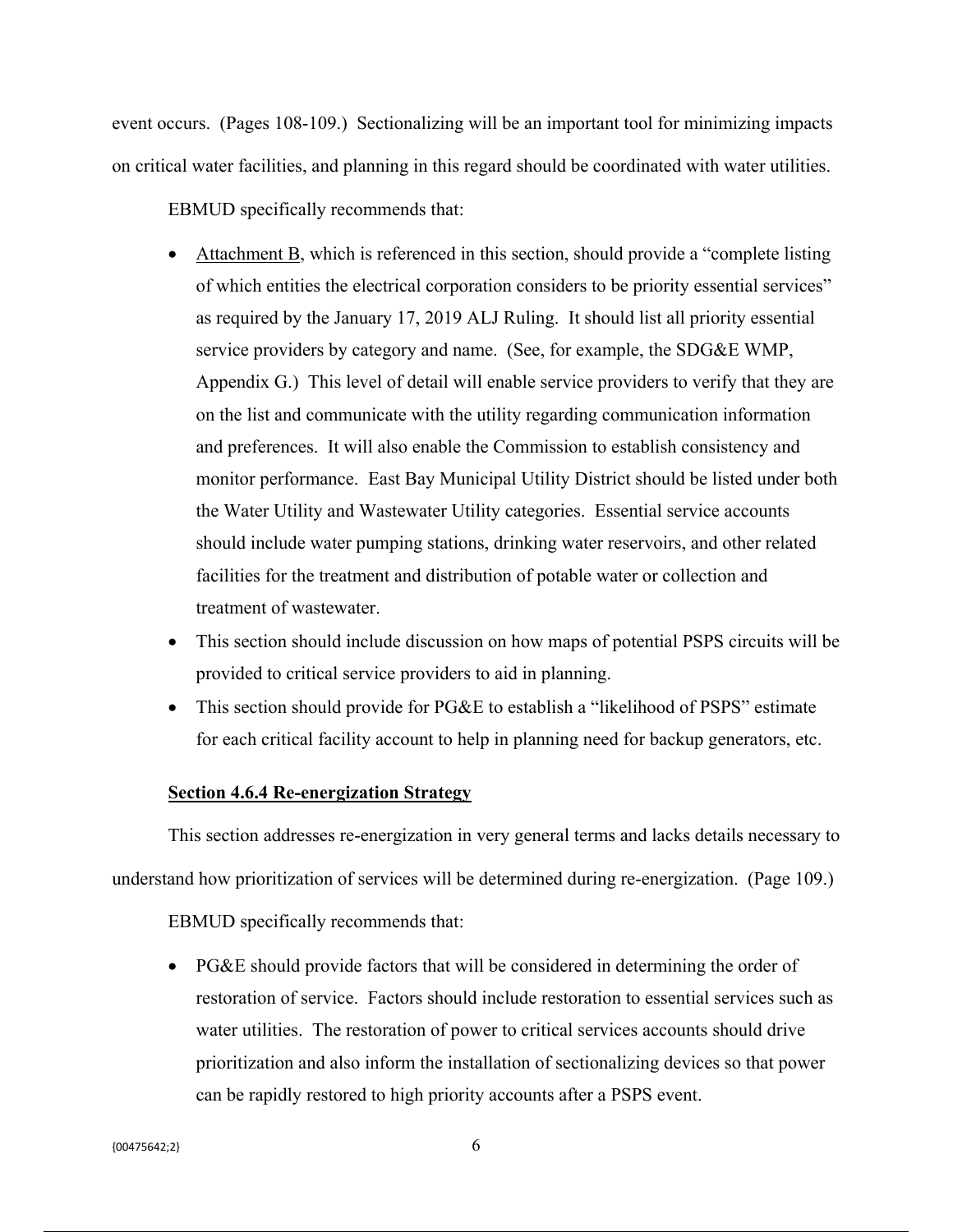## **Section 4.8.2 Restoration**

 This section provides a very general description of PG&E's internal process for restoration activities, but does not provide actionable information that critical service providers can use for planning. (Page 114.) EBMUD specifically recommends:

• This section should include coordination and communication between PG&E's Incident Command Structure ("ICS") team, local agencies, operations areas, and critical customers in developing restoration plans. In addition, the Company Emergency Response Plan ("CERP") should document this process.

## **5. Emergency Preparedness, Outreach and Response**

## **Section 5.1 PG&E Company Emergency Response Plan**

This section describes PG&E's Company Emergency Response Plan. (Page 117.) It

would be useful to provide a link to the plan and describe how it is kept up to date. In addition:

- This section should include discussion of how PG&E will align with SEMS and NIMS during PSPS events.
- This section should specify that all critical service providers will have a direct contact with PG&E within the Emergency Operations Team structure.

## **6. Performance Metrics and Monitoring**

## **Section 6.2 Plan Performance and Evaluation**

This section (pages 131-136) should include metrics to measure frequency, effectiveness

and impacts of PSPS events. These metrics should include:

- Number of PSPS events.
- Number of customer accounts affected.
- Time for restoration of service for 25%/50%/75% and 100% of all affected accounts for each PSPS event.
- Annual reduction in number of customer accounts that are subject to PSPS.